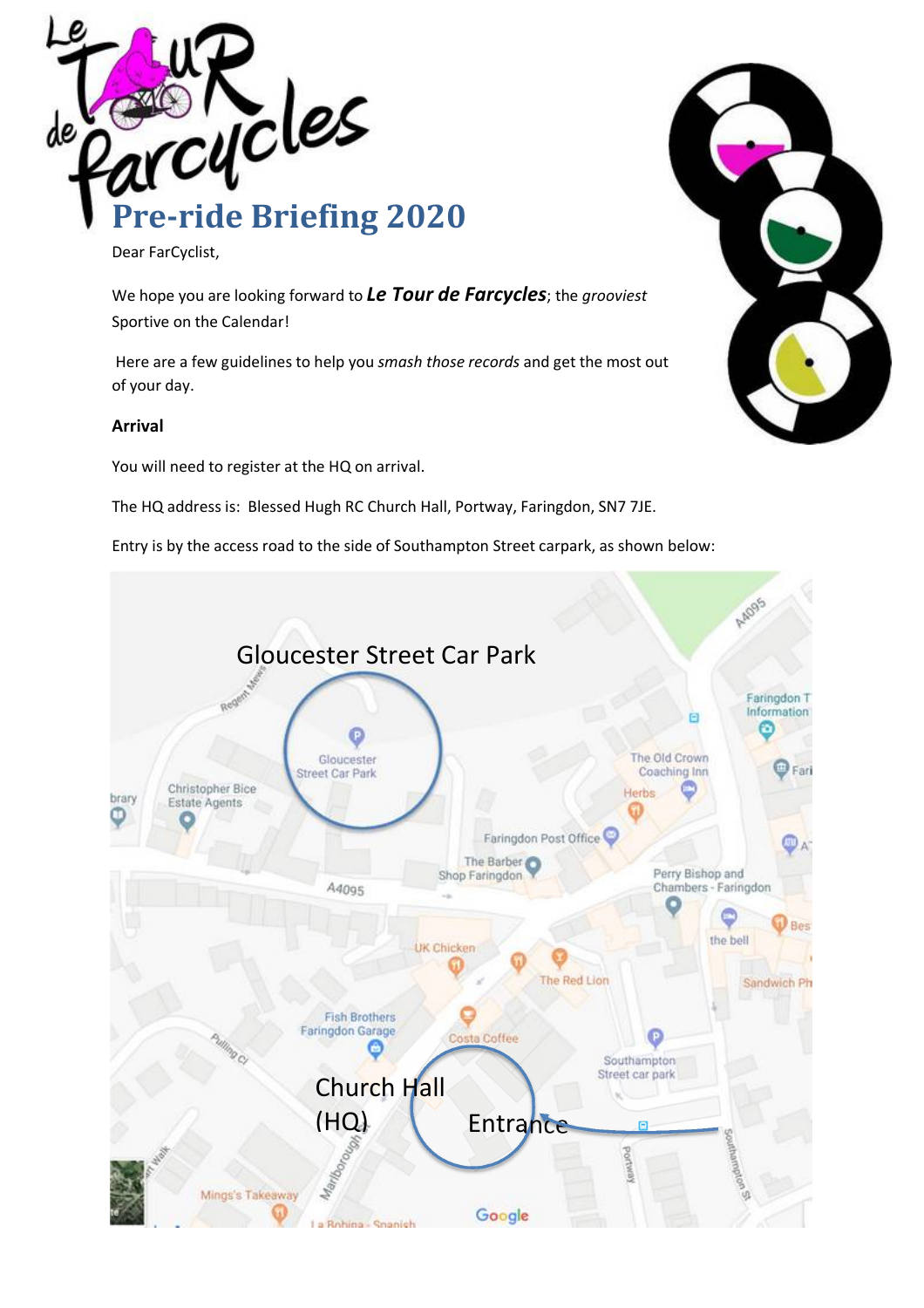

Parking is limited. We recommend you ride to the event if possible. If you have to drive, consider lift sharing with other participants and use the Gloucester Street Car Park (shown prev page), where you can park all day for £2.80. It is a 2 minute walk or one minute cycle ride from there to the HQ.

If you choose to park in Southampton Street Car Park (next to the HQ) please note that the maximum stay is limited to 3 hours.

Please do not street-park in the vicinity of the HQ as this may inconvenience local residents.

## **Registration**

Numbers will be issued on the day. Just come to registration desk when you arrive to sign in and be issued with your number.

| <b>Ride</b>                            | <b>Registration time</b> | <b>Start time</b> |
|----------------------------------------|--------------------------|-------------------|
| <b>78RPM Vinyl Countdown (80miles)</b> | $07:20 - 07:50$          | 08:00             |
| 45RPM Hit Single (50miles)             | $08:40 - 09:20$          | 09:30             |
| 33.3RPM Long Play (30miles)            | $09:40 - 10:20$          | 10:30             |

The registration times and start times for each route are as follows:

Riders on each route will start together at the end of the registration period. We will assemble in the courtyard outside the HQ 10 minutes before the start time for the pre-ride safety briefing. All riders will then roll out together until we are outside the town.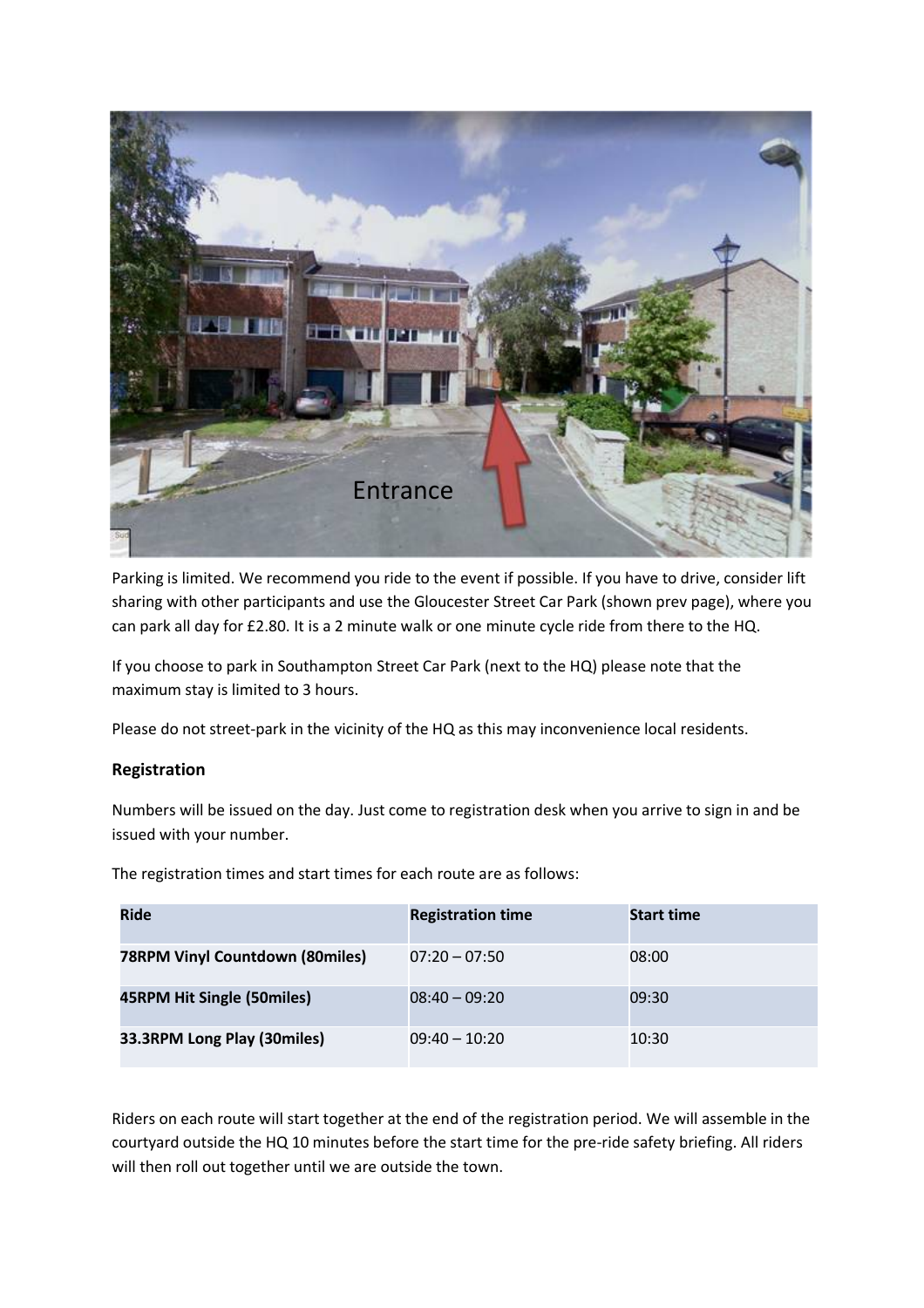Please arrive in good time to help us (and you) avoid a last minute rush. If you are late we will start you individually as soon as we can. If you are very late we may have to ask you to switch to a shorter route.

If you have road cycling shoes with external cleats, please stay on the carpet in the hall, to avoid marking the wooden floor.

# **Pre-ride safety briefing**

There will be a safety briefing for all riders before the start. This is mandatory and will include any information on conditions and potential hazards on the day.

## **Helmets**

It is a condition of our event insurance that riders wear helmets and you will not be able to start without one. If you do happen to forget yours, please see us as the registration desk as we will have a few spares and may be able to lend you one.

# **Younger riders**

We welcome younger riders to our event. For safety and to ensure that all riders complete the course in a reasonable time there are some age limits that apply to each ride.

- **The 78RPM Vinyl Countdown** is only open to riders aged 18 and over
- **The 45RPM Hit Single** is open to riders aged 16 and over
- **The 33.3RPM Long Play** is open to riders aged 12 and over

In addition, there are a couple of formalities that we ask you to observe to ensure the safety of younger riders.

- All riders under the age of 18 must provide a completed parental consent form (available at <www.tdfconsentform.farcycles.org.uk> .
- All riders under the age of 16 must be accompanied by an adult during the ride.

# *Le Tour De Farcycles* **Raises Money for Local Sustainable Transport Projects**

Farcycles is a cycling group with a difference. **All event proceeds go to building sustainable, healthy and inclusive transport facilities in our region.** By entering our sportive you'll be helping to support our projects, which last year included:

- Building a cycle training park
- Training more than 200 children, young people and adults to ride
- Commissioning infrastructure projects such as cycle repair stations
- Developing safer cycle routes (with town & district councils) in Faringdon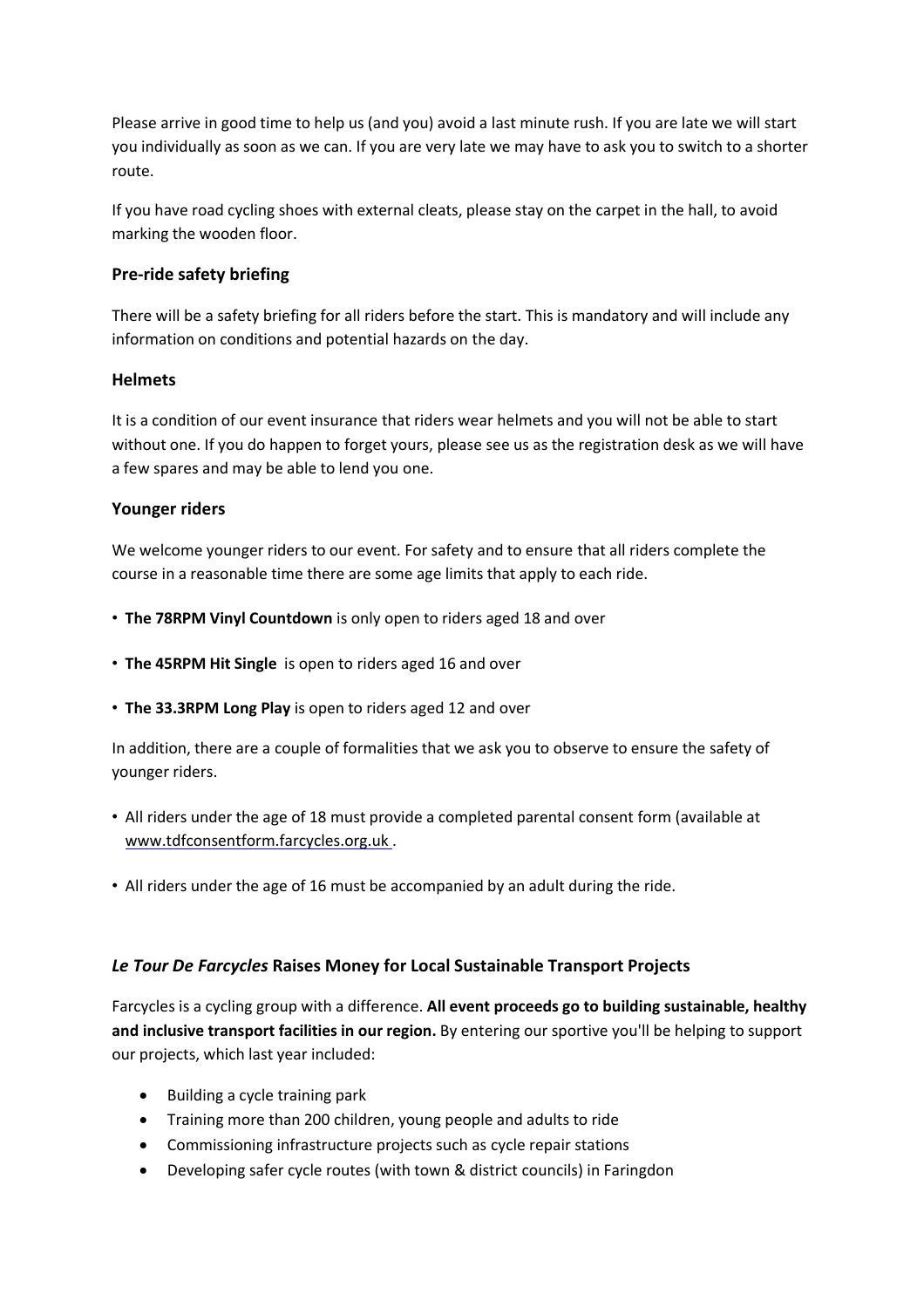# **Event signs**

The route is fully signposted. GPX files are available on our website as a back-up.

#### https://farcycles.weebly.com/info-for-riders.html

A GPS device is not essential however, as you will be able to complete the course by simply following the signs. Example signs will be shown at the pre-ride safety briefing and are also shown below.



## **Faringdon Follyfest**

Faringdon's Pink Pigeon isn't just a cyclist – but also loves Music, and Arts, and Entertainment!

**Le Tour De Farcycles** takes place bang in the middle of Faringdon's Annual Music & Art Festival: **FOLLYFEST**.

See <www.faringdonfollyfest.co.uk> .

The Feast of Festivities not only takes over the Market Place, but also many different venues close to the Town Centre.

When you come to Faringdon, why not make a full day of it – and perhaps even stretch your visit into the evening? Why not bring family and friends?

Yes - **Le Tour De Farcycles** really is the *grooviest* event on the Sportive calendar!

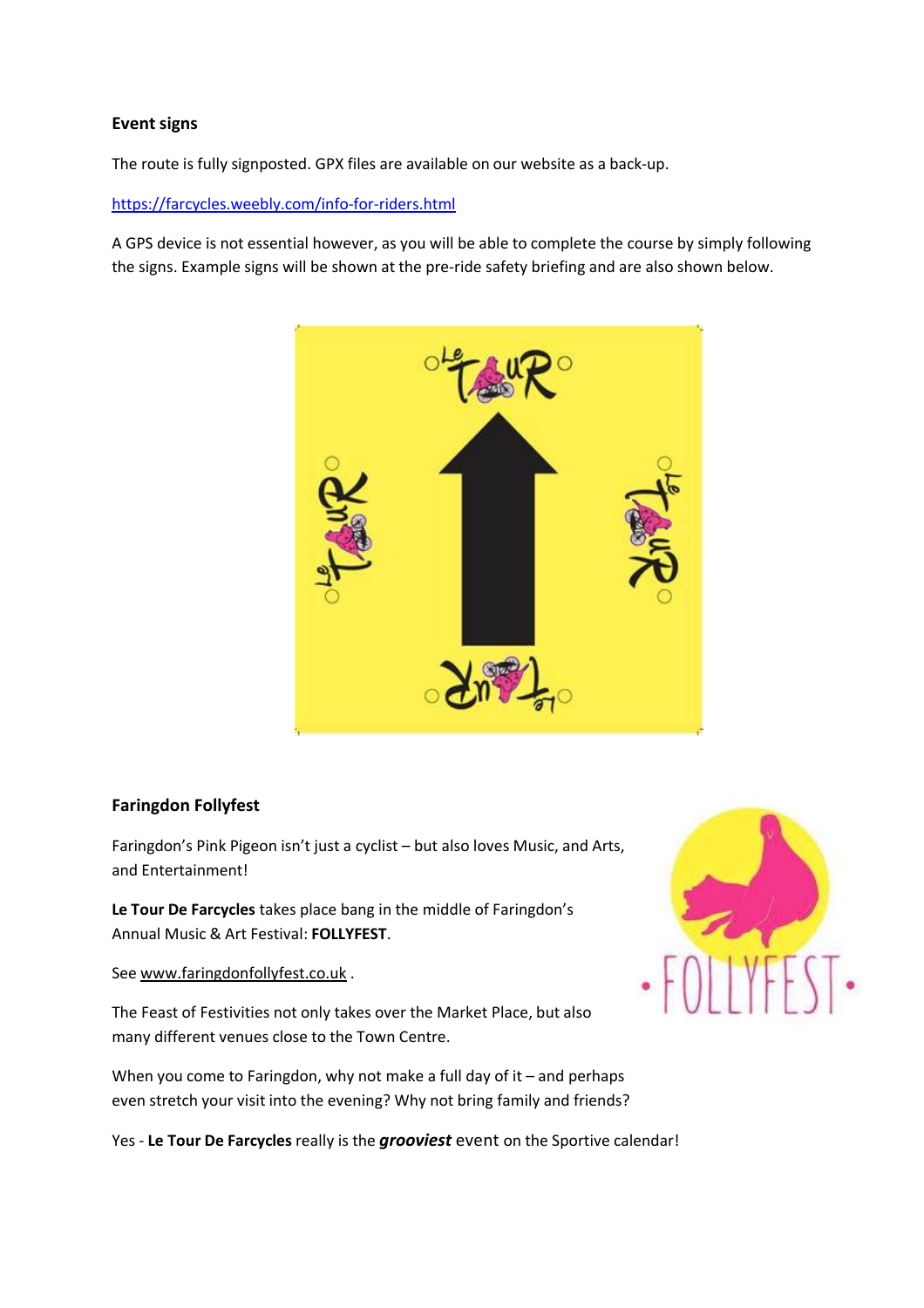# **Quenington Feed Station**

Quenington Village Hall serves as the central feed station for all three rides. The Vinyl Countdown (a figure-of-eight) hits Quenington twice.

| <b>78RPM Vinyl Countdown (80miles)</b> | <b>TWO STOPS</b> | At 24 and 55 miles |
|----------------------------------------|------------------|--------------------|
| 45RPM Hit Single (50miles)             | <b>ONE STOP</b>  | At 24 miles        |
| 33.3RPM Long Play (30miles)            | <b>ONE STOP</b>  | At 18 miles        |

First aid kits and track pumps will be available at Quenington.

We aim, as far as possible, to avoid disposable plastics. For this reason, we won't be using plastic cups at the feed stations, so please bring a water bottle on your bike to drink from at the feed station.

#### **Marshalls**

Marshalls are stationed at some points along the route. They are there to warn you of potential hazards. They are not authorised to stop traffic. Remember that the person ultimately responsible for your safety is you.

#### **Rider etiquette**

Help us run a safe and enjoyable event by following these guidelines:

- This is a non-competitive event and is not a race. Please ride accordingly and obey the Highway Code.
- Show consideration to your fellow riders.
	- o Communicate with those around you.
	- o Avoid close passes when overtaking slower riders. Be aware that other riders may not be as confident on a bike as you.
	- o Try to avoid sudden manoeuvres and abrupt braking (except in emergencies).
- On narrow roads, split into smaller groups and ride single-file to allow cars to pass.
- Do not drop litter, especially wrappers from gels and energy bars or banana skins.
- Please pay particular attention to potholes and flag them to riders behind you. (Unfortunately some of our local roads can be particularly bad in this respect.)

You can find some helpful additional information on safe riding on the British Cycling website:

[https://www.britishcycling.org.uk/knowledge/skills/article/izn20151117-](https://www.britishcycling.org.uk/knowledge/skills/article/izn20151117)Sportives--Ridesmart--Howto--guide-to-sportive-etiquette---Ridesmart-0